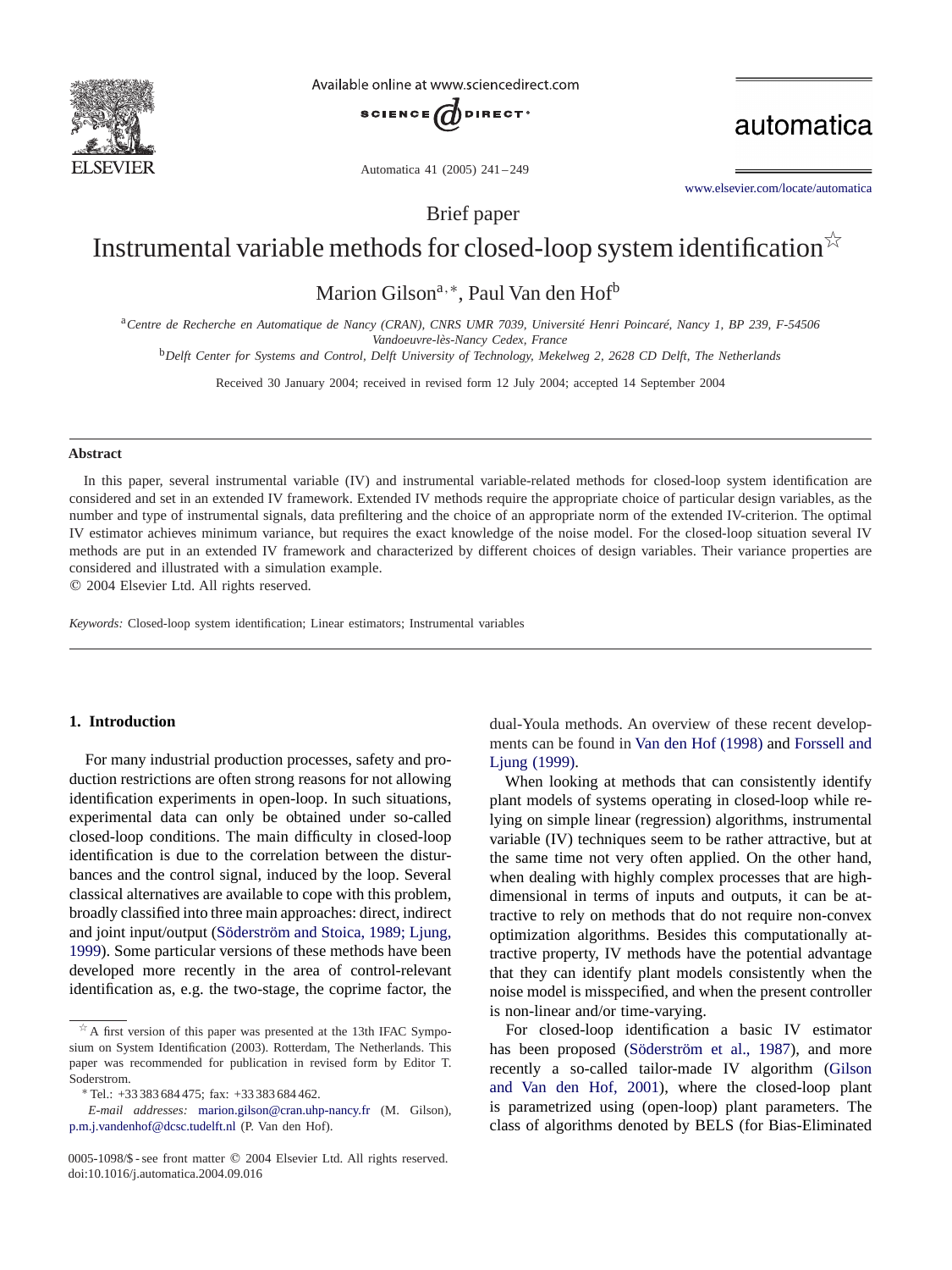

Fig. 1. Closed-loop configuration.

Least-Squares), e.g. [Zheng \(1996\),](#page-8-0) is also directed towards the use of linear regression algorithms only. It has recently been shown that these algorithms are also particular forms of IV estimation schemes (Söderström et al., 1999; Gilson [and Van den Hof, 2001\)](#page-8-0). Then, while comparing the several available IV algorithms, the principal question to address should be: how to achieve the smallest variance of the estimate. Concerning extended IV methods an optimal variance result has been developed in the open-loop identification case, showing consequences for the choice of weights, filters, and instruments [\(Stoica and Söderström, 1983;](#page-8-0) Söderström and Stoica, 1989; Ljung, 1999). For the closedloop case a covariance analysis has been provided by [Söderström et al. \(1987\)](#page-8-0) and [Söderström and Stoica \(1983\).](#page-8-0) While in [Forssell and Chou \(1998\)](#page-8-0) this analysis is used to compare several closed-loop identification methods, in the present paper main attention will be given to a characterization of the properties of the several (extended) IV-methods presented here.

The paper is organized as follows. After the preliminaries, several IV and IV-related methods are presented and unified in an extended IV framework in Section 3. Section 4 introduces the optimum variance closed-loop IV estimation with the consequences for the several design variables. Since for optimum variance, the noise model has to be known exactly, several bootstrap methods are proposed in Section 5 for approximating this required information from measurement data. In Section 6, the comparison between the different proposed methods is illustrated in a simulation example, showing that the optimal estimator can be accurately approximated by an appropriate choice of the design parameters.

#### **2. Preliminaries**

Consider a linear SISO closed-loop system shown in Fig. 1. The process is denoted by  $G_0(z)$  and the controller by  $C(z)$ ;  $u(t)$  describes the process input signal,  $y(t)$  the process output signal and  $\{e_0(t)\}\$ is a sequence of independent identically disturbed random variables of variance  $\lambda_0$ . The external signals  $r_1(t)$ ,  $r_2(t)$  are assumed to be uncorrelated with  $e_0(t)$ . For ease of notation we also introduce the signal  $r(t) = r_1(t) + C(q)r_2(t)$ . With this notation, the data generating system becomes

$$
\mathcal{S}: \begin{cases} y(t) = G_0(q)u(t) + H_0(q)e_0(t), \\ u(t) = r(t) - C(q)y(t). \end{cases}
$$
 (1)

The real plant  $G_0$  is considered to satisfy  $G_0(q)$  =  $B_0(q^{-1})/A_0(q^{-1})$ , while in these expressions  $q^{-1}$  is the delay operator, and the numerator and denominator degree is  $n_0$ . The *mth* order controller *C* is assumed to be known and specified by

$$
C(q) = \frac{Q(q^{-1})}{P(q^{-1})}
$$
  
= 
$$
\frac{q_0 + q_1 q^{-1} + \dots + q_m q^{-m}}{1 + p_1 q^{-1} + \dots + p_m q^{-m}}
$$
 (2)

with the pair of polynomials  $(P, Q)$  assumed to be coprime. A parametrized process model is considered

$$
\mathcal{G}: G(q, \theta) = \frac{B(q^{-1}, \theta)}{A(q^{-1}, \theta)}
$$
  
= 
$$
\frac{b_1 q^{-1} + \dots + b_n q^{-n}}{1 + a_1 q^{-1} + \dots + a_n q^{-n}},
$$

and the process model parameters are stacked columnwise in the parameter vector

$$
\theta = [a_1 \cdots a_n \ b_1 \cdots b_n]^{\mathrm{T}} \in \mathbb{R}^{2n}.
$$
 (3)

Furthermore, let us denote by  $\varphi_c(t)$  and by  $\varphi(t)$  the closedloop and open-loop regressors, respectively, defined as

$$
\varphi_c^{\mathrm{T}}(t) = [-y(t-1)\cdots - y(t-n-m)]
$$
  
 
$$
r(t-1)\cdots r(t-n-m)] \in \mathbb{R}^{2n+2m},
$$
 (4)

$$
\varphi^{T}(t) = [-y(t-1)\cdots - y(t-n)]
$$
  
 
$$
u(t-1)\cdots u(t-n)] \in \mathbb{R}^{2n},
$$
 (5)

$$
\varphi_r^{\mathrm{T}}(t) = [r(t-1)\cdots r(t-r_B)] \in \mathbb{R}^{r_B}.
$$
 (6)

and  $r_B$  a user-specified integer. If  $n = n_0$ , i.e. the plant  $G_0$ is contained in the chosen model set, the output  $y(t)$  can be written as

$$
y(t) = \varphi^{\mathrm{T}}(t)\theta_0 + v_0(t),\tag{7}
$$

where  $\theta_0$  denotes the true parameters and  $v_0(t)$  =  $A_0(q^{-1})H_0(q)e_0(t)$ . Additionally we use the following notation for filtered data

$$
\bar{\varphi}(t) = L(q^{-1})\varphi(t),\tag{8}
$$

$$
\bar{y}(t) = L(q^{-1})y(t),
$$
\n(9)

where  $L(q^{-1})$  is a particular chosen prefilter.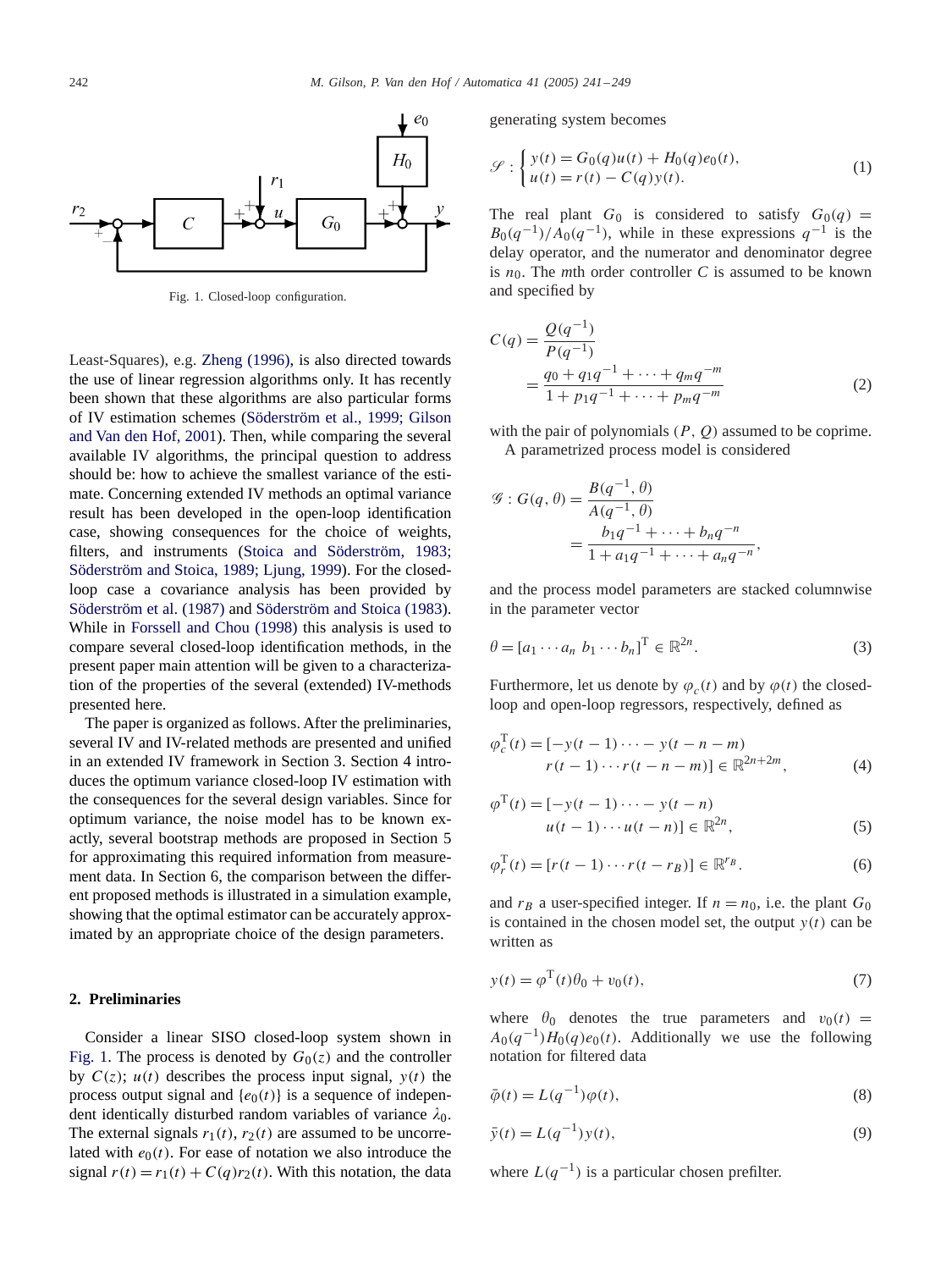# **3. Closed-loop IV methods in an extended IV framework**

## *3.1. Closed-loop basic IV method*

The basic-IV estimate of  $\theta_0$  is determined as the solution  $\hat{\theta}_{i}$ . to the set of equations  $\theta_{iv}$  to the set of equations

$$
\frac{1}{N} \sum_{t=1}^{N} z(t) [y(t) - \varphi^{T}(t)\hat{\theta}_{iv}] = 0
$$
\n(10)

or, provided that  $\sum_{t=1}^{N} z(t) \varphi^{T}(t)$  is nonsingular

$$
\hat{\theta}_{iv} = \left[ \frac{1}{N} \sum_{t=1}^{N} z(t) \varphi^{T}(t) \right]^{-1} \left[ \frac{1}{N} \sum_{t=1}^{N} z(t) y(t) \right],
$$
 (11)

where  $z(t)$  represents the vector of instruments, having dimension 2*n*.

By using Eq. (7) in (11), it follows that

$$
\hat{\theta}_{iv} = \theta_0 + \left[ \frac{1}{N} \sum_{i=1}^{N} z(t) \varphi^{T}(t) \right]^{-1} \left[ \frac{1}{N} \sum_{i=1}^{N} z(t) v_0(t) \right].
$$
\n(12)

Therefore, the basic IV estimate provides a consistent parameter estimate (plim<sub>N→∞</sub> $\hat{\theta} = \theta_0$ ) under the following two  $conditions<sup>1</sup>$ :

- $\overline{\mathbb{E}}z(t)\varphi^{T}(t)$  is nonsingular,
- $\mathbb{E}_z(t)v_0(t) = 0.$

A typical choice in the closed-loop situation is that the instruments vector is composed of delayed samples of the reference signel:  $z(t) = \varphi_r(t)$  with dimension  $r_B = 2n$ . Note that the consistency result is valid under the condition that  $G<sub>0</sub>$  is contained in the chosen model set; it does not require exact modeling of the noise model  $H_0$  and it allows the controller *C* to be nonlinear and/or time-varying.

## *3.2. Closed-loop extended IV method*

An extended IV estimate of  $\theta_0$  is obtained by generalizing the so-called basic IV estimates of  $\theta$  by prefiltering the data and by using an augmented instrument  $z(t) \in \mathbb{R}^{n_z}$   $(n_z > 2n)$ so that (10) leads to an over-determined set of equations that is solved by:

$$
\hat{\theta}_{\text{xiv}}(N) = \arg\min_{\theta} \left| \left| \left[ \frac{1}{N} \sum_{t=1}^{N} z(t) L(q) \varphi^{T}(t) \right] \theta \right| - \left[ \frac{1}{N} \sum_{t=1}^{N} z(t) L(q) y(t) \right] \right|_{Q}^{2}, \qquad (13)
$$

where  $L(q)$  is a stable prefilter and  $||x||_Q^2 = x^T Qx$ , with *Q* a positive definite weighting matrix.

Following the same reasoning as in the basic IV case, the extended-IV estimate provides a consistent estimate under the following two conditions

- $\overline{\mathbb{E}}z(t)L(q)\varphi^{T}(t)$  is nonsingular,
- $\overline{\mathbb{E}}z(t)L(q)v_0(t) = 0.$

#### *3.3. Tailor-made IV identification (M1)*

The tailor-made IV method (referred to M1 in the following) as discussed in [\(Gilson and Van den Hof, 2001\)](#page-8-0) is designed to provide an unbiased estimate for the process model  $G(q, \theta)$ , while pertaining to simple linear regression type of estimates. The closed-loop transfer function from *r* to *y* is modeled by

$$
\frac{G(q, \theta)}{1 + C(q)G(q, \theta)} = \frac{B(q^{-1}, \theta)P(q^{-1})}{A(q^{-1}, \theta)P(q^{-1}) + B(q^{-1}, \theta)Q(q^{-1})}
$$

parametrized in the plant parameter  $\theta$  (tailor-made parametrization). The prediction error related to a linear regression model for the closed-loop system is then given by

,

$$
\varepsilon(t, \theta) = \bar{A}_{cl}(q^{-1}, \theta)y(t) - \bar{B}_{cl}(q^{-1}, \theta)r(t)
$$
  
\n
$$
\bar{B}_{cl}(q^{-1}, \theta) = B(q^{-1}, \theta)P(q^{-1})
$$
  
\n
$$
= \bar{A}_{cl}(q^{-1}, \theta)
$$
  
\n
$$
= A(q^{-1}, \theta)P(q^{-1}) + B(q^{-1}, \theta)Q(q^{-1}).
$$
\n(14)

Using the relation  $r = u + Cy$  or equivalently  $Pr = Pu + Qy$ , it follows that

$$
\varepsilon(t, \theta) = A(q^{-1}, \theta) P(q^{-1}) y(t) - B(q^{-1}, \theta) P(q^{-1}) u(t),
$$

which alternatively can be written as

$$
\varepsilon(t,\theta) = \bar{y}(t) - \bar{\phi}^{\mathrm{T}}(t)\theta,\tag{15}
$$

where  $\bar{y}(t)$ ,  $\bar{\varphi}^{T}(t)$  given by (8)–(9), and the prefilter  $L(q)$ particularly chosen as  $L(q) = P(q^{-1})$ . Then the tailor-made IV estimate of  $\theta$  is determined as the solution to the set of equations

$$
\frac{1}{N} \sum_{t=1}^{N} \varepsilon(t, \hat{\theta}_{tiv, F}) \eta(t) = 0,
$$
\n(16)

<sup>&</sup>lt;sup>1</sup> The notation  $\mathbb{E}[\cdot] = \lim_{N \to \infty} \frac{1}{N} \sum_{t=0}^{N-1} \mathbb{E}[\cdot]$  is adopted from the prediction error framework of [Ljung \(1999\).](#page-8-0)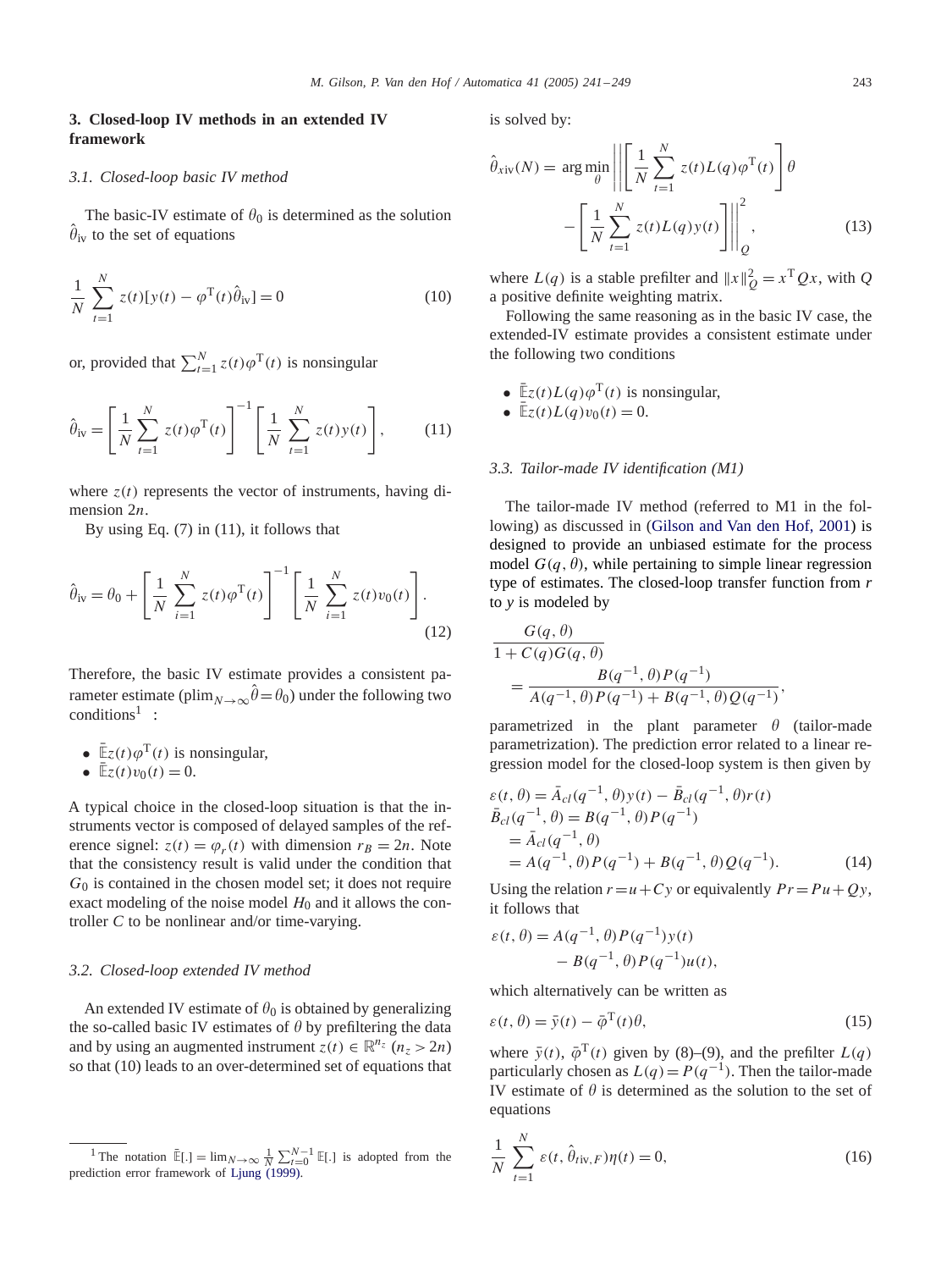where  $\eta(t) = F\varphi_r(t)$  denotes the vector of instruments, and  $F \in \mathbb{R}^{2n \times r_B}$  a user-chosen matrix with rank  $2n$ .

The choice  $r_B = 2n$ ,  $F = I_{2n}$  leads to a simple basic IV estimator applied to the closed-loop system, taking instruments as 2*n* delayed samples of the reference signal, that is supposed to be persistently exciting of sufficiently high order. For  $r_B > 2n$ , the matrix *F* constructs 2*n* instruments out of  $r_B$  delayed reference samples, by taking particular linear combinations. Again a basic IV method results, but now with a particular choice of instruments.

## *3.4. BELS method*

The so-called bias-eliminated least-squares method (BELS) as proposed by [Zheng and Feng \(1995\),](#page-8-0) [Zheng](#page-8-0) [\(1996\)](#page-8-0) has been shown to be a particular form of tailormade IV estimator [\(Gilson and Van den Hof, 2001\)](#page-8-0). It has two different formats, dependent on the relation between *n* (model order) and *m* (controller order). For  $m \le n$ , the BELS estimator is equivalent to the tailor-made estimate with  $r_B = 2n$  and  $F = I_{2n}$ . For  $m > n$ , it is obtained by choosing  $r_B = n + m$  and

$$
F = M^{\mathrm{T}} \hat{R}_{\varphi_r \varphi_c}^{\mathrm{T}}(N) (\hat{R}_{\varphi_r \varphi_c}(N) \hat{R}_{\varphi_r \varphi_c}^{\mathrm{T}}(N))^{-1}.
$$
 (17)

with  $\hat{R}_{\varphi_r \varphi_c}(N) = 1/N \sum_{t=1}^{N} \varphi_r(t) \varphi_c^{\mathrm{T}}(t)$ , and  $M \in$  $\mathbb{R}^{(n+m+r_B)\times 2n}$  a full-column rank matrix dependent on controller dynamics only and specified as

$$
M = \begin{pmatrix} P_c & Q_c \\ 0 & \bar{P}_c \end{pmatrix} \in \mathbb{R}^{(n+m+r_B)\times 2n},\tag{18}
$$

where  $P_c$ ,  $Q_c \in \mathbb{R}^{(n+m)\times n}$  are Sylvester matrices expanded by  $\begin{bmatrix} 1 & p_1 & \cdots & p_m \end{bmatrix}^T$  and  $\begin{bmatrix} q_0 & q_1 & \cdots & q_m \end{bmatrix}^T$  respectively, given in (2), i.e.

$$
P_c = \begin{bmatrix} 1 & 0 & \cdots & 0 \\ p_1 & \ddots & \ddots & \vdots \\ \vdots & \ddots & \ddots & 0 \\ p_m & \vdots & \ddots & 1 \\ 0 & \ddots & \vdots & p_1 \\ \vdots & \ddots & \ddots & \vdots \\ 0 & \cdots & 0 & p_m \end{bmatrix}
$$
 (19)

and  $\bar{P}_c \in \mathbb{R}^{r_B \times n}$  is given by  $P_c$  but expanded with a zero matrix:

$$
\bar{P}_c = \left[ \begin{array}{c} P_c \\ 0_{(r_B - n - m) \times n} \end{array} \right].
$$

The matrix *M* satisfies

$$
\bar{\varphi}(t) = M^{\mathrm{T}} \varphi_c(t) \tag{20}
$$

for a full description of the relation between BELS and tailor-made IV, see [Gilson and Van den Hof \(2001\).](#page-8-0)

#### *3.5. Tailor-made and extended IV identification*

#### *3.5.1. Unification*

In order to analyze the variance properties of the estimators presented above, they are positioned in the framework of extended IV estimators. All estimators discussed so far can simply be interpreted as a special form of extended IV estimator. The most complicated one is the BELS estimator specified by the particular choice of instruments determined by *F* in (17) and referring to the situation  $m > n$  only. For this latter estimator an alternative formulation can be given, as shown in the next Proposition.

**Proposition 1.** *The tailor-made IV estimates presented in Sections* 3.3 *and* 3.4 *related to the particular situation*  $m > n$ ,  $r_B = n+m$  and with the particular choice of F given in (17), *satisfies*

$$
\hat{\theta}_{\text{riv}}(N) = \arg\min_{\theta} \left| \left| \hat{R}_{\varphi_r \bar{\varphi}}(N) \theta - \hat{R}_{\varphi_r \bar{y}}(N) \right| \right|_Q^2 \tag{21}
$$

 $with \hat{R}_{\varphi_r \bar{\varphi}}(N) = \frac{1}{N} \sum_{t=1}^{N} \varphi_r(t) \bar{\varphi}^{T}(t), \hat{R}_{\varphi_r \bar{y}}(N) = 1/N$  $\sum_{t=1}^{N} \varphi_r(t) \bar{y}(t)$ , and

$$
Q = (\hat{R}_{\varphi_r \varphi_c} \hat{R}_{\varphi_r \varphi_c}^{\mathrm{T}})^{-1} \in \mathbb{R}^{(n+m)\times(n+m)}.
$$
 (22)

Consequently it is equivalent to an extended IV estimator  $(13)$  with

- instrument vector  $z(t) = \varphi_r(t)$  with dimension  $n_z =$  $r_B = n + m$ ,
- prefilter  $L(q) = P(q^{-1}),$
- weighting matrix *Q* (22).

**Proof.** A full proof is added in the appendix.

As a result, all considered IV methods can be unified in an extended IV framework, where the estimator is specified by Eq. (13) with particular choices of the design parameters  $z(t)$ ,  $L(q)$  and  $Q$ , as summarized in the following overview:

- closed-loop basic IV (Section 3.1):  $n_z = 2n$ ,  $z(t) = \varphi_r(t)$ with  $r_B = 2n$ ,  $L = 1$ ,  $Q = I$ ,
- tailor-made IV (Section 3.3):  $n_z = 2n$ ,  $z(t) = F(q)\varphi_r(t)$ with  $r_B = 2n$ ,  $L = P(q^{-1})$ ,  $Q = I$ ,
- BELS in case  $m \le n$  (Section 3.4): special case of the tailor-made IV where  $F = I$  and  $r_B = 2n$ ,
- BELS in case  $m > n$  (see Proposition 1):  $n_z = n + m$ ,  $z(t) = \varphi_r(t)$  with  $r_B = n + m$ ,  $L = P(q^{-1})$ ,  $Q =$  $(\hat{R}_{\varphi_r \varphi_c} \hat{R}_{\varphi_r \varphi_c}^{\mathrm{T}})^{-1}.$

# *3.5.2. Covariance property*

The asymptotic distribution of the parameter (13) estimated by an extended IV type of method has been extensively investigated in the open-loop context [\(Söderström and](#page-8-0) [Stoica, 1989\)](#page-8-0). Moreover, the structure of the closed-loop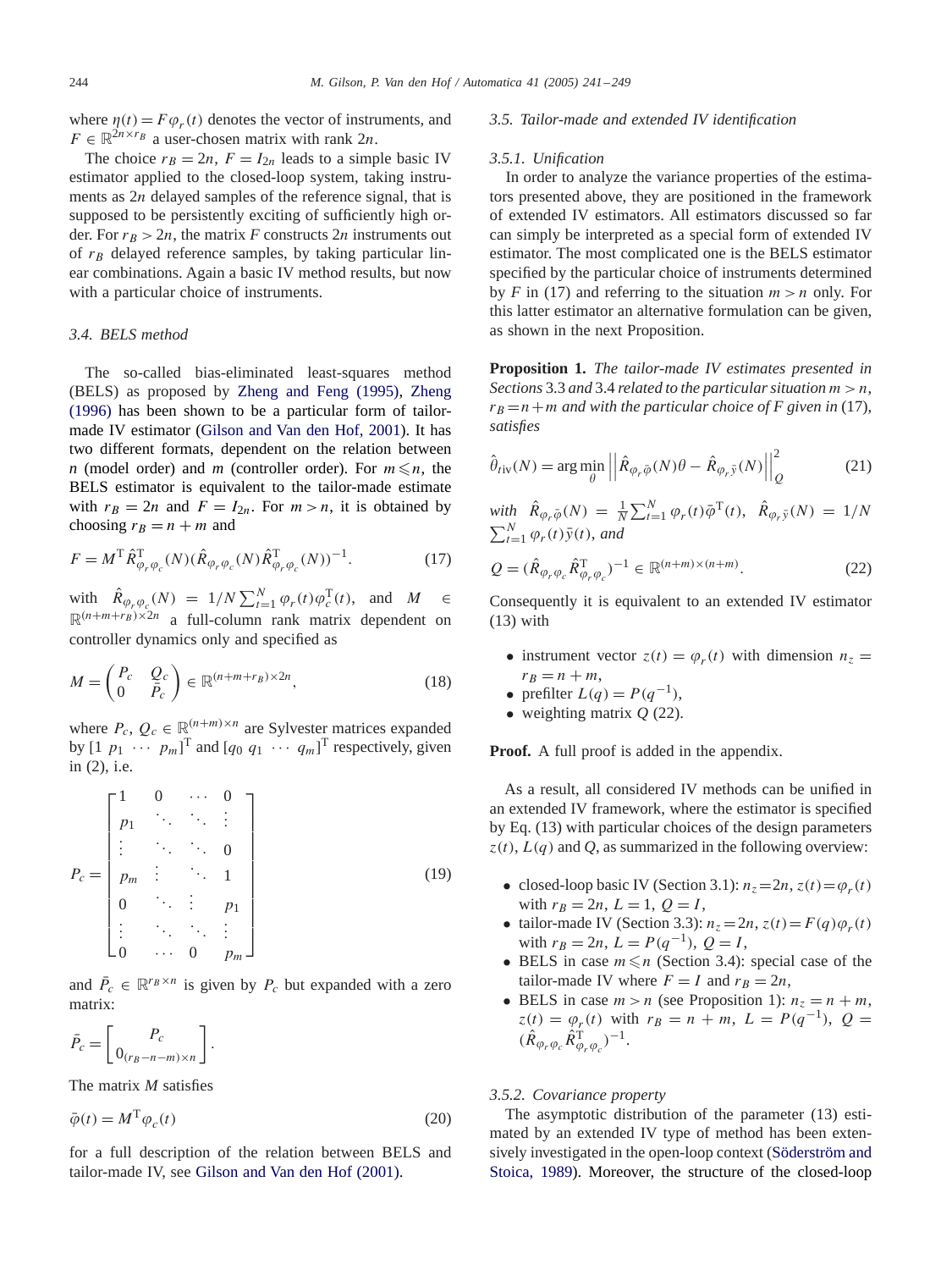*M. Gilson, P. Van den Hof / Automatica 41 (2005) 241 – 249* 245

extended IV estimates is identical to that of the open-loop estimates, as is shown in [\(Söderström et al., 1987\)](#page-8-0). As a result, under the assumptions given in section 3.2 (in particular that instruments and noise are uncorrelated) and  $G_0 \in \mathscr{G}, \hat{\theta}$ is asymptotically Gaussian distributed

$$
\sqrt{N}(\hat{\theta} - \theta^*) \stackrel{\text{dist}}{\rightarrow} \mathcal{N}(0, P_{\text{xiv}})
$$
 (23)

with  $\theta^*$  the asymptotic parameter estimate, and the covariance matrix  $P_{\text{xiv}}$  is given by

$$
P_{\rm xiv} = \lambda_0 (R_{z\bar{\varphi}}^{\rm T} Q R_{z\bar{\varphi}})^{-1} R_{z\bar{\varphi}}^{\rm T} Q R_{z\tau z} Q R_{z\bar{\varphi}} \times (R_{z\bar{\varphi}}^{\rm T} Q R_{z\bar{\varphi}})^{-1}, \tag{24}
$$

where

$$
R_{z\bar{\varphi}} = \bar{\mathbb{E}}z(t)\bar{\varphi}^{\mathrm{T}}(t) = \bar{\mathbb{E}}z(t)L(q)\varphi^{\mathrm{T}}(t),
$$
\n(25)

$$
R_{z_T z_T} = \bar{\mathbb{E}} z_T(t) z_T^{\mathrm{T}}(t),\tag{26}
$$

$$
z_T(t) = \sum_{i=0}^{\infty} t_i z(t+i),
$$
\n(27)

$$
T(q) = L(q)A_0(q^{-1})H_0(q) = \sum_{i=0}^{\infty} t_i q^{-i}
$$
 (28)

and  $T(q)$  is a monic filter.  $\Box$ 

## *3.5.3. Remarks*

In the situation  $n_z = 2n$ , the number of unknowns in (13) is equal to the number of equation, and the weighting matrix *Q* will not influence the optimization. In this situation the simple choice  $Q = I$  suffices. According to equation (24) and under the assumption  $G_0 \in \mathcal{G}$ , the expression for the covariance matrix of this estimate then simplifies to

$$
P_{\rm xiv} = \lambda_0 R_{z\bar{\varphi}}^{-1} R_{z_T z_T} R_{z\bar{\varphi}}^{-T}.
$$
 (29)

#### **4. Optimal closed-loop IV**

The choice of the instruments  $z(t)$ , of  $n_z$ , of the weighting matrix  $Q$  and of the prefilter  $L(q)$  may have a considerable effect on the covariance matrix  $P_{\text{xiv}}$ . In the openloop situation the lower bound of  $P_{\text{xiv}}$  for any unbiased identification method is given by the Cramer-Rao bound, which is specified in, e.g. [Ljung \(1999\)](#page-8-0) and [Söderström and](#page-8-0) [Stoica \(1983\).](#page-8-0) Optimal choices of the above-mentioned design variables exist so that  $P_{\text{xiv}}$  reaches the Cramer-Rao bound. For the closed-loop case, this type of reasoning is not viable for IV estimates, as the objective of reaching minimum variance conflicts with the restriction that instruments and noise should be uncorrelated. However it has been shown in [Söderström et al. \(1987\)](#page-8-0) that there indeed exists a minimum value of the covariance matrix  $P_{\text{xiv}}$  as a function of the design variables  $z(t)$ ,  $L(q)$  and  $Q$ , under the restriction that  $z(t)$  is a function of the external signal  $r(t)$  only:

with

$$
P_{\text{xiv}}^{\text{opt}} = \lambda_0 [\bar{\mathbb{E}} \tilde{\varphi}_F(t) \tilde{\varphi}_F^{\text{T}}(t)]^{-1},
$$

 $\tilde{\varphi}_F(t) = L(q)\tilde{\varphi}(t)$  and  $\tilde{\varphi}(t)$  is the noise-free part of  $\varphi(t)$ .

The minimum variance can be achieved by the following choice of design variables:

• 
$$
Q = I
$$
 and  $n_z = 2n$ , i.e.  $R_{z\bar{\varphi}}$  in (24) is square,

• 
$$
L(q) = \frac{1}{H_0(q)A_0(q^{-1})}
$$
,  
\n•  $z(t) = \frac{1}{H_0(q)A_0(q^{-1})}\tilde{\varphi}(t)$ .

This can be verified by substitution into (24) and by using the fact that

$$
R_{z\bar{\varphi}} = \bar{\mathbb{E}}z(t)L(q)\tilde{\varphi}^{\mathrm{T}}(t) = \bar{\mathbb{E}}\tilde{\varphi}_F(t)\tilde{\varphi}_F^{\mathrm{T}}(t).
$$

Note that the optimal IV estimator can only be obtained if the true noise model  $A_0(q^{-1})H_0(q)^2$  is exactly known and, therefore, optimal accuracy cannot be achieved in practice.

Furthermore, it is interesting to notice that the optimal accuracy is achieved without introducing any additional instruments  $(n_z = 2n)$ , like in the open-loop situation. The introduction of additional instruments will not contribute to reduction of the variance, at least in the ideal situation of an exactly known noise model  $A_0(q^{-1})H_0(q)$ .

# **5. Approximate implementations**

In order to give some clues to the closed-loop identification method users, it would be interesting to compare the extended IV method with the optimal IV one. However, as the latter cannot be achieved in practice, approximate implementations of the optimal IV method will be considered. For this purpose one will need to take care that

- a model of  $A_0H_0$  is available in order to construct the prefilter  $L(q)$  and the instruments  $z(t)$ ,
- a first model of  $G_0(q)$  is needed to compute the noise free part of the regressor  $\tilde{\varphi}(t)$ .

The choice of the instruments and prefilter in the IV method affects the asymptotic variance, while consistency properties are generically secured. This suggests that minor deviations from the optimal value (which is not available in practice) will only cause second-order effects in the resulting accuracy. Therefore, it is considered to be sufficient to use consistent, but not necessarily efficient estimates of the dynamics and of the noise when constituting the instrument and the prefilter [\(Ljung, 1999\)](#page-8-0).

Additionally for obtaining the necessary preliminary models a restriction is made to linear regression estimates in order to keep computational procedures simple and tractable.

<sup>&</sup>lt;sup>2</sup> Although  $A_0H_0$  is referred to as "noise model" it also involves knowledge of  $G_0$  through its denominator  $A_0$ .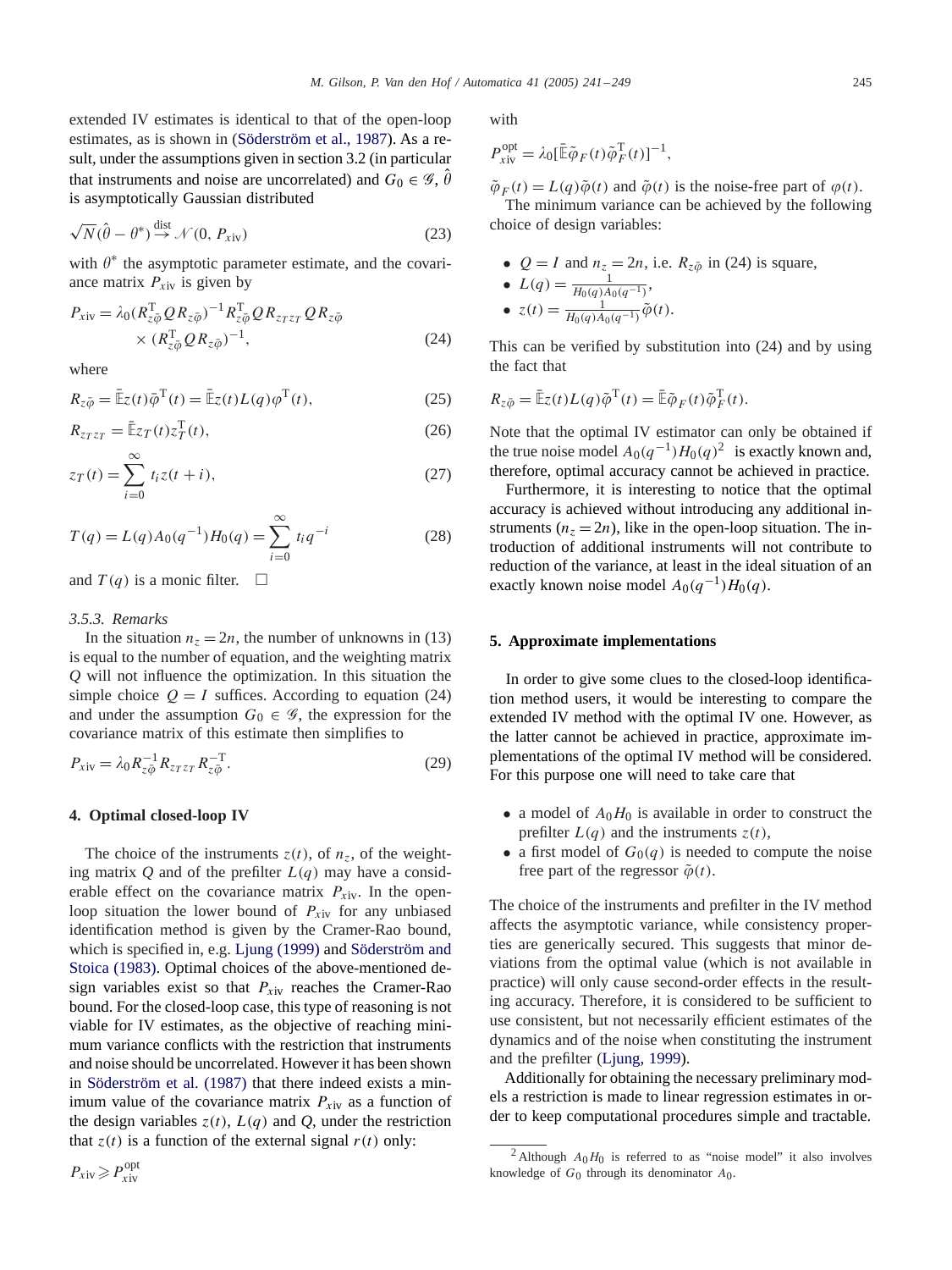#### *5.1. First alternative (M2, M3)*

Several bootstrap IV methods have been proposed in the open-loop situation, in an attempt to approximate the optimal IV method, see e.g. [Young \(1976\),](#page-8-0) [Söderström and](#page-8-0) [Stoica \(1983\)](#page-8-0) and [Ljung \(1999\).](#page-8-0) The first solution consists of extending one of these algorithms to the closed-loop situation; here the IV4 method [\(Ljung, 1999\)](#page-8-0) will be considered. The only difference between open- and closed-loop cases is that in the latter, also the input is correlated with the noise. Therefore, the instruments have to be uncorrelated with the noise part of  $u(t)$  but correlated with the noise-free part of  $u(t)$ .

# *Method M***2** *(cliv***4***)*

*Step* 1. Write the model structure as a linear regression

$$
\hat{y}(t,\theta) = \varphi(t)^{\mathrm{T}}\theta. \tag{30}
$$

Estimate  $\theta$  by a least-squares method and get  $\hat{\theta}_1$  along with the corresponding transfer function  $\hat{G}_1(q)$ .

*Step* 2. Generate the instruments  $z_1(t)$  as

$$
\tilde{y}_1(t) = \frac{C(q)\hat{G}_1(q)}{1 + C(q)\hat{G}_1(q)}r(t),\tag{31}
$$

$$
\tilde{u}_1(t) = \frac{1}{1 + C(q)\hat{G}_1(q)}r(t),\tag{32}
$$

$$
z_1(t) = [-\tilde{y}_1(t-1)\cdots - \tilde{y}_1(t-n)]
$$

$$
\tilde{u}_1(t-1)\cdots\tilde{u}_1(t-n)]^{\mathrm{T}},
$$

 $z_1(t)$  can be seen as an estimation of the noise-free part of the regressor  $\varphi(t)$ . Determine the IV estimate of  $\theta$  in (30) as

$$
\hat{\theta}_2 = \hat{R}_{z_1\varphi}^{-1} \hat{R}_{z_1y}.
$$
\n(33)

The corresponding estimated transfer function is given by  $\hat{G}_2(q) = \hat{B}_2(q^{-1})/\hat{A}_2(q^{-1})$ , of order *n*.

*Step* 3. Let  $\hat{w}(t) = \hat{A}_2(q^{-1})y(t) - \hat{B}_2(q^{-1})u(t)$  and postulate an AR model of order  $2n$  for  $\hat{w}(t)$ :  $L(q)\hat{w}(t) = e(t)$ . Estimate  $L(q)$  using a least-squares method and denote the result by  $\hat{L}(q)$ .

*Step* 4. Generate the instruments  $z_2(t)$  as

$$
\tilde{y}_2(t) = \frac{C(q)\hat{G}_2(q)}{1 + C(q)\hat{G}_2(q)}r(t),\tag{34}
$$

$$
\tilde{u}_2(t) = \frac{1}{1 + C(q)\hat{G}_2(q)} r(t),\tag{35}
$$

$$
z_2(t) = [-\tilde{y}_2(t-1)\cdots - \tilde{y}_2(t-n)]
$$

$$
\tilde{u}_2(t-1)\cdots \tilde{u}_2(t-n)]^T.
$$

Using these instruments  $z_2(t)$  and the prefilter  $\hat{L}(q)$ , determine the IV estimate of  $\theta$  in (30) as

$$
\hat{\theta}_{\text{cliv4}} = \hat{R}_{z_2 \varphi_T}^{-1} \hat{R}_{z_2 \gamma_T},
$$
\n(36)

where

$$
\varphi_T(t) = \hat{L}(q)\varphi(t) \text{ and } y_T(t) = \hat{L}(q)y(t). \tag{37}
$$

The asymptotic covariance matrix of the final estimates is the Cramer-Rao bound, provided the true noise model is an autoregression of order 2n.

#### *Method M***3** *(cliv***4 −** *armasel)*

The method above can be improved by using a more sophisticated noise modeling procedure, e.g. by replacing the third step of the M2 algorithm by the armasel procedure developed in [Broersen \(2002\),](#page-8-0) including an appropriate order selection step. This procedure consists of estimating several autoregressive models of different orders and in applying a nonasymptotic order selection criterion based on estimates of prediction error expectation.

#### *5.2. Second alternative (M4)*

Noise and process models have to be known in order to construct the instruments and the prefilter. Since, the second order statistical property is not of crucial importance, a simple solution consists in estimating these models by using a high-order least-squares estimator. The result will be obviously biased but a bias in the first step does not lead to a bias in the final model.

#### *Method M***4** *(cliv***3***)*

*Step* 1. Write the model structure as a linear regression (30), and estimate  $\theta$  by a high-order least-squares method.

The resulting  $\hat{\theta}_1$  leads to process and noise models  $\hat{G}_1(q) = \hat{B}_1(q^{-1})/\hat{A}_1(q^{-1}), \ \hat{H}_1(q) = 1/\hat{A}_1(q^{-1}), \text{ respec-}$ tively.

*Step* 2. The prefilter  $\hat{L}(q) = \hat{A}_1(q^{-1})\hat{H}_1(q) = 1$  by construction, due to the ARX model structure. Compute the noise-free part of the regressor

$$
\tilde{\varphi}(t) = [-\tilde{y}_1(t-1)\cdots - \tilde{y}_1(t-n)]
$$

$$
\tilde{u}_1(t-1)\cdots \tilde{u}_1(t-n)]^T
$$

with  $\tilde{y}_1(t)$  and  $\tilde{u}_1(t)$  computed as in equations (31)–(32). Generate the instruments as

$$
z(t) = \{ [\hat{A}_1(q^{-1})\hat{H}_1(q)]^{-1}\tilde{\varphi}^{\mathrm{T}}(t) \}^{\mathrm{T}}
$$
 (38)

*Step* 3. Using the instrument  $z(t)$  and the prefilter  $\hat{L}(q)$ , determine the IV estimate in (30) as

$$
\hat{\theta}_{\text{cliv3}} = \hat{R}_{z\varphi_T}^{-1} \hat{R}_{zy_T}.
$$
\n(39)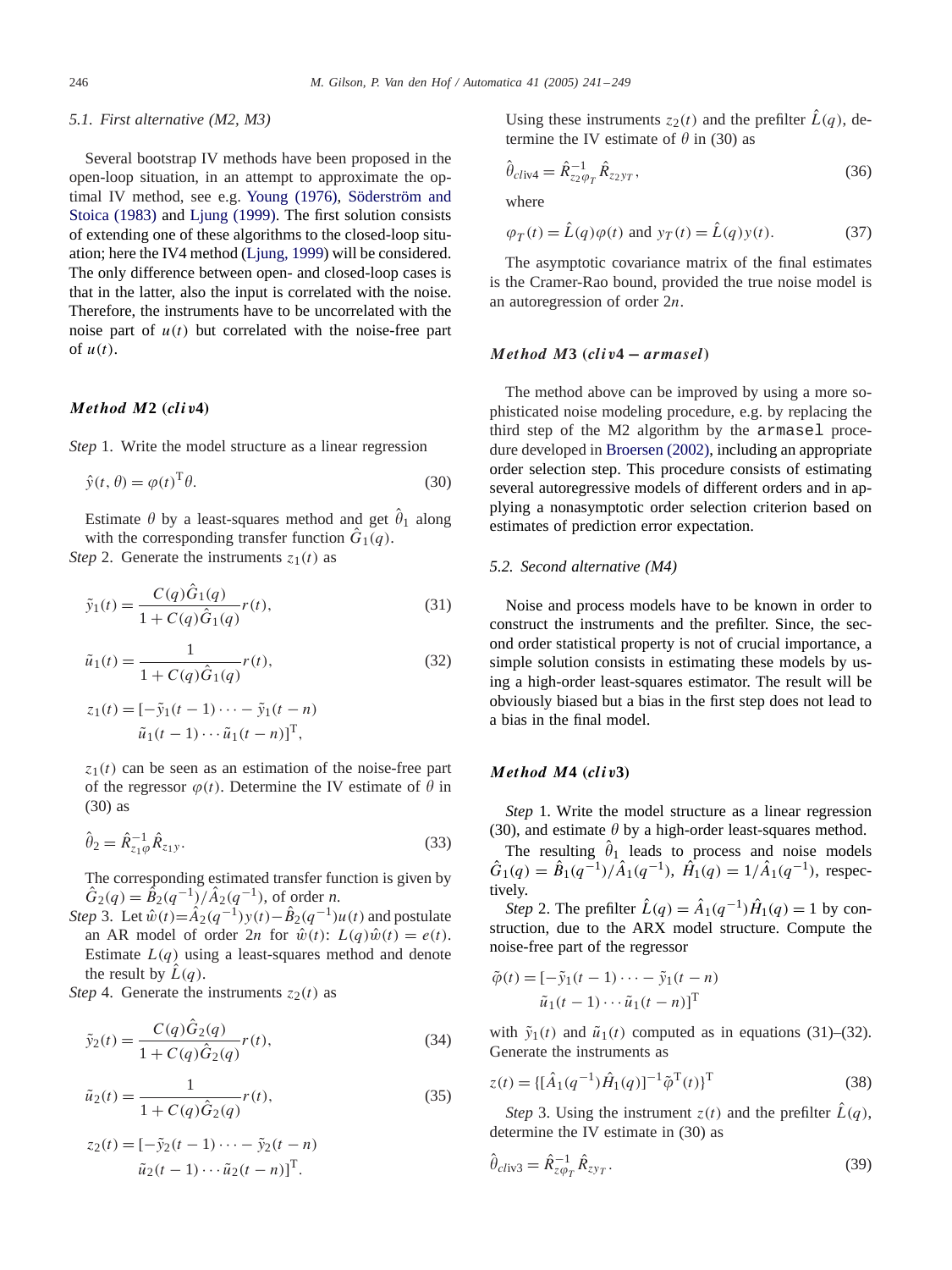

Fig. 2. Bode amplitude plots of the process (black) and of the estimates (grey)

#### **6. Example**

The following numerical example is used to compare the performances of the proposed approaches. The process to be identified is described by Eq. (1), where

$$
G_0(q) = \frac{0.5q^{-1}}{1 - 0.8q^{-1}}, \quad n = 1,
$$
\n(40)

$$
C(q) = \frac{0.0012 + 0.0002q^{-1} - 0.001q^{-2}}{0.5 - 0.9656q^{-1} + 0.4656q^{-2}}, m = 2,
$$
 (41)

$$
H_0(q) = \frac{1 - 1.56q^{-1} + 1.045q^{-2} - 0.3338q^{-3}}{1 - 2.35q^{-1} + 2.09q^{-2} - 0.6675q^{-3}}.
$$
 (42)

 $r(t)$  is a deterministic sequence (realization of a random binary signal) and  $e_0(t)$  is a white noise uncorrelated with  $r(t)$ . The process parameters are estimated by means of the methods M1–M4. Moreover, the results from the basic closedloop IV method developed by [Söderström et al. \(1987\)](#page-8-0) are also analyzed. These methods referenced as M5, consists of using the delayed version of the reference signal as instruments; the estimate is thus given by

$$
\hat{\theta}_{\text{cliv}} = \left[ \sum_{t=1}^{N} \zeta(t) \varphi^{T}(t) \right]^{-1} \left[ \sum_{t=1}^{N} \zeta(t) y(t) \right],
$$
\n(43)

$$
\zeta(t) = [r(t) \quad r(t-1) \quad \cdots \quad r(t-2n)]^{\mathrm{T}}.
$$
 (44)

Summary of methods:

- M1: tailor-made IV  $(tiv)/BELS$  with  $m > n$ , see Section 3.3;
- M2: bootstrap IV (*cliv4*), see Section 5.1;
- M3: bootstrap IV with automated noise model identification (*cliv4-armasel*), see Section 5.1;
- M4: bootstrap IV with high-order least-squares (*cliv3*), see Section 5.2;
- M5: basic closed-loop IV.

For illustration purposes, all of these methods are compared to a benchmark which consists of applying the true noise and process models for generating the prefilter and the instruments.

The process parameters are estimated on the basis of closed-loop data sequences of length  $N=1000$ . Monte Carlo simulation of 100 experiments has been performed for a signal to noise ratio

$$
SNR = 10 \log \left(\frac{P_{y_d}}{P_e}\right) = 15 \text{ dB},\tag{45}
$$

where  $P_x$  denotes the power of the signal x and  $y_d$  is the noise-free output signal.

In Fig. 2, the Bode diagrams of the 100 models identified by the six methods are represented. Furthermore, the following function is computed and represented in [Fig. 3](#page-7-0) for each algorithm

$$
g(\omega) = \frac{1}{MC} \sum_{k=1}^{MC} |G_0(e^{i\omega}) - \hat{G}_k(e^{i\omega})|
$$
 (46)

where *MC* denotes the number of Monte Carlo experimentations and  $\hat{G}_k(e^{i\omega})$  the transfer function estimated during the  $k$ th Monte Carlo experimentation. Figs. 2 and [3](#page-7-0) show that M3 gives the best results (no bias, lower standard-deviation), really close to those of the benchmark. The two approxi-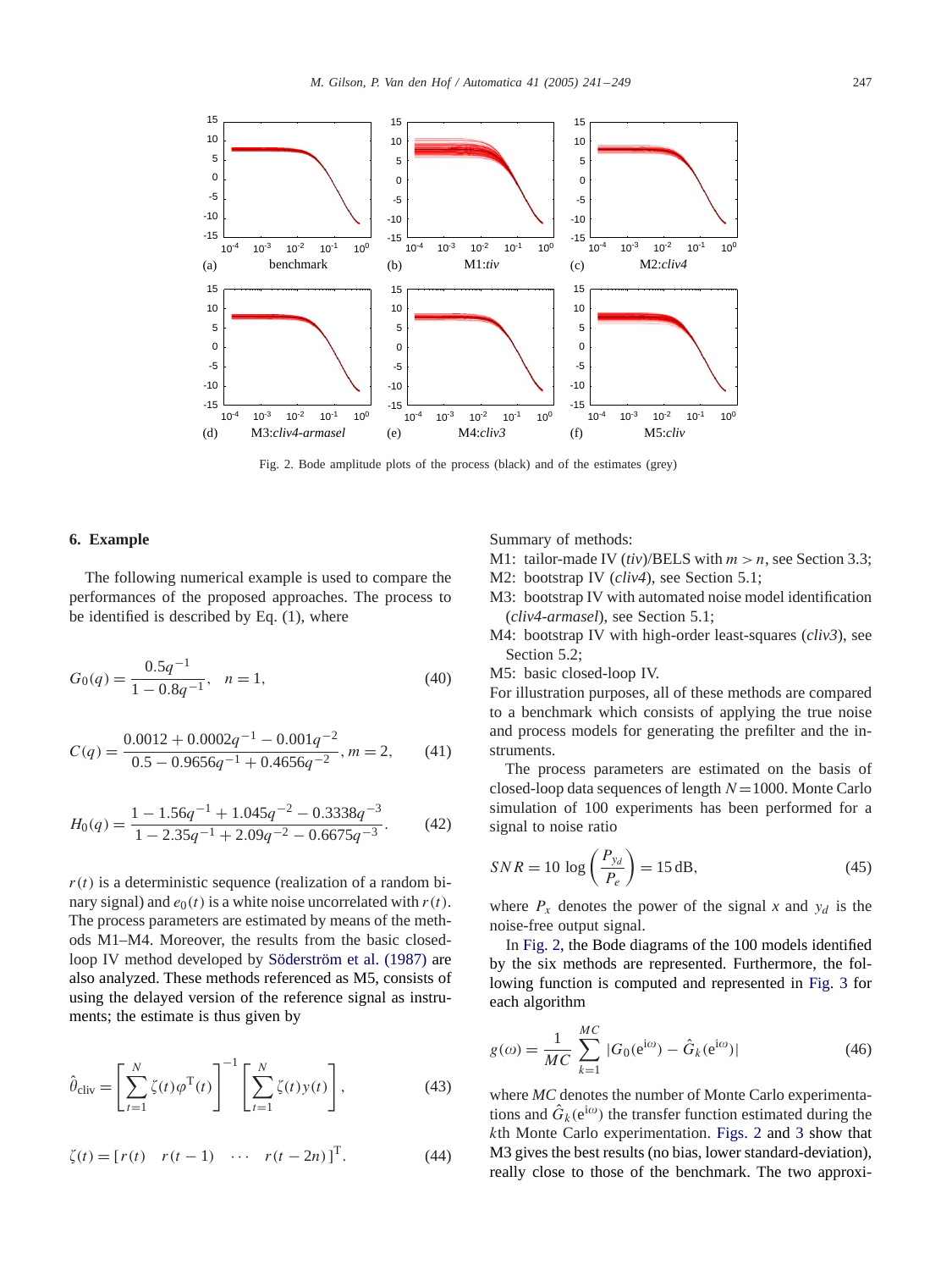<span id="page-7-0"></span>

Fig. 3. Average frequency response error  $g(\omega)$  for several IV methods; results are averaged over 100 Monte Carlo experiments.

| Table 1<br>Norm |        |       |                |                |         |        |
|-----------------|--------|-------|----------------|----------------|---------|--------|
| Method          | Bench. | M1    | M <sub>2</sub> | M <sub>3</sub> | M4      | M5     |
|                 |        | (iiv) | (cliv4)        | (armasel)      | (cliv3) | (cliv) |
| Norm            | 1.921  | 4.766 | 2.893          | 2.223          | 2.591   | 3.685  |

mate versions of the optimal IV algorithm (M3, M4) and the closed-loop IV method (M5) give better results than the proposed extended IV (M1) in this case. Moreover, the method based on the least-square high-order model (M4) seems to be more appropriate than the extension of the IV4 method to this closed-loop case (M2).

Furthermore, the two norm of the difference between the real and estimated transfer functions is also computed for each method

$$
Norm = \frac{1}{MC} \sum_{k=1}^{MC} \int |G_0(e^{i\omega}) - \hat{G}_k(e^{i\omega})|^2 d\omega.
$$
 (47)

The results are given in Table 1 and confirm the previous graphic results: the bootstrap methods considered in the paper give better results than the extended IV technique.

# **7. Conclusion**

Several IV and IV-related estimators for closed-loop system identification have been studied and set in an extended IV framework. An explicit expression for the covariance matrix of estimation errors is given and it is then shown that a minimal value of this covariance matrix can be achieved for a particular choice of instruments and prefilters. This minimal value requires the knowledge of the true system parameters and is, therefore, not reachable in practice. Several methods have thus been developed to determine the design parameters which allow to approximate the optimal closedloop IV estimator. These methods have been compared to the recently suggested Tailor-made IV methods and BELS methods which are known to lead to unbiased plant estimates in closed loop. However, to arrive at estimates with attractive variance properties it is preferable to apply bootstrap IV methods as considered in this paper.

#### **Acknowledgements**

The authors wish to thank A. Richard for useful discussions.

# **Appendix A.**

**Proof of Proposition 1.** Using (15), the solution to (16) can be written as

$$
\hat{\theta}_{\text{riv}}(N) = \left[\sum_{t=1}^{N} \eta(t) \bar{\varphi}^{T}(t)\right]^{-1} \left[\sum_{t=1}^{N} \eta(t) \bar{y}(t)\right].
$$

With (20) the expression (17) for  $F$  can be written as

$$
F = \hat{R}_{\varphi_r \bar{\varphi}}^{\mathrm{T}} (\hat{R}_{\varphi_r \varphi_c} \hat{R}_{\varphi_r \varphi_c}^{\mathrm{T}})^{-1}.
$$

Substituting  $\eta(t) = F \varphi_r(t)$  into the expression for  $\hat{\theta}_{tiv}(N)$ , and using (8) then delivers

$$
\hat{\theta}_{\text{riv}} = [\hat{R}_{\varphi_r \bar{\varphi}}^{\text{T}} (\hat{R}_{\varphi_r \varphi_c} \hat{R}_{\varphi_r \varphi_c}^{\text{T}})^{-1} \hat{R}_{\varphi_r \bar{\varphi}}]^{-1} \cdot \hat{R}_{\varphi_r \bar{\varphi}}^{\text{T}} (\hat{R}_{\varphi_r \varphi_c} \hat{R}_{\varphi_r \varphi_c}^{\text{T}})^{-1} \hat{R}_{\varphi_r \bar{\mathbf{y}}}.
$$
\n(48)

The structure of this expression is

$$
\hat{\theta}_{\text{riv}} = (A^{\text{T}} \mathcal{Q} A)^{-1} A^{\text{T}} \mathcal{Q} B \tag{49}
$$

with

$$
A = \hat{R}_{\varphi_r \bar{\varphi}}, \ Q = (\hat{R}_{\varphi_r \varphi_c} \hat{R}_{\varphi_r \varphi_c}^T)^{-1}, \quad B = \hat{R}_{\varphi_r \bar{y}}, \tag{50}
$$

having the structure of a solution to a weighted least-squares problem. As a result,  $\hat{\theta}_{tiv}$  is the solution to the extended IV problem

$$
\hat{\theta}_{\text{riv}} = \arg \min_{\theta} \left| \left| \hat{R}_{\varphi_r \bar{\varphi}} \theta - \hat{R}_{\varphi_r \bar{y}} \right| \right|_Q^2 \tag{51}
$$

with weighting matrix  $Q$  given by equation (50).